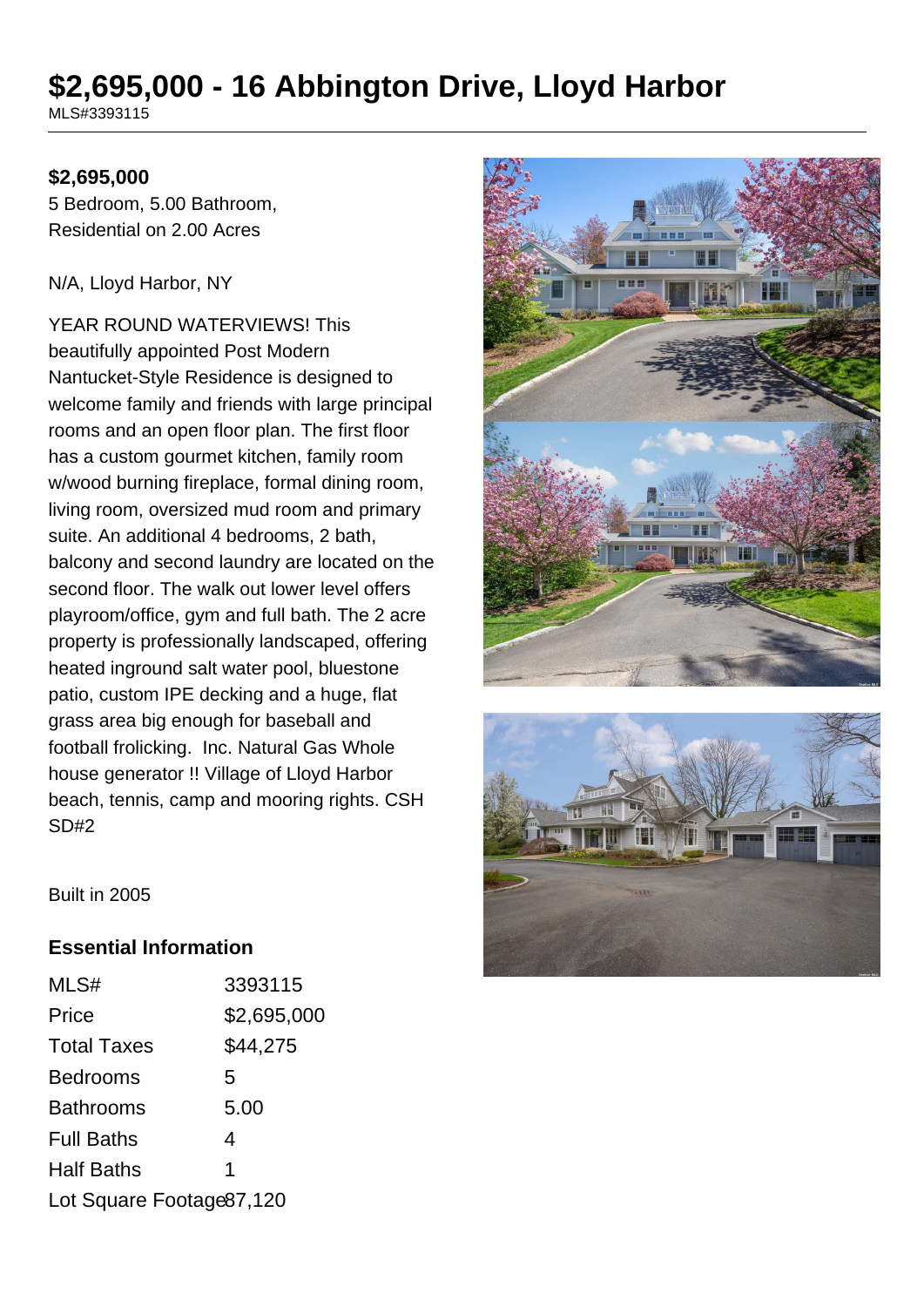| Acres             | 2.00                           |
|-------------------|--------------------------------|
| <b>Year Built</b> | 2005                           |
| <b>Type</b>       | Residential                    |
| Sub-Type          | <b>Single Family Residence</b> |
| <b>Style</b>      | Colonial                       |
| <b>Status</b>     | Active                         |

## **Community Information**

| Address      | 16 Abbington Drive |
|--------------|--------------------|
| Subdivision  | N/A                |
| City         | Lloyd Harbor       |
| County       | <b>Suffolk</b>     |
| <b>State</b> | NY                 |
| Zip Code     | 11743              |

## **Amenities**

| Roof Deck                                                    |
|--------------------------------------------------------------|
| Level, Wooded, Sloped, Stone/Brick Wall, Cul-De-Sec, Private |
| Private, Attached, 3 Car Attached, Driveway                  |
| 3                                                            |
| Private, Attached, 3 Car Attached, Driveway                  |
| Water                                                        |
| Beach Access, Harbor, Water Access                           |
| Yes                                                          |
| Inground Pool                                                |
|                                                              |

## **Interior**

| Interior                 | Hardwood                                                                                                                                                                                                                                                                                                                                |
|--------------------------|-----------------------------------------------------------------------------------------------------------------------------------------------------------------------------------------------------------------------------------------------------------------------------------------------------------------------------------------|
| <b>Interior Features</b> | Private Roof, Smart Thermostat, Master Downstairs, Cathedral<br>Ceiling(s), Den/Family Room, Eat-in Kitchen, Exercise Room, Formal<br>Dining Room, Entrance Foyer, Granite Counters, Home Office, Living<br>Room / Dining Room, Marble Bath, Marble Countertops, Master Bath,<br>Pantry, Powder Room, Sauna, Storage, Walk-In Closet(s) |
| Appliances               | Cooktop, Dishwasher, Dryer, Microwave, Refrigerator, Oven, Washer,<br>Wine Cooler, ENERGY STAR Qualified Dishwasher, ENERGY STAR<br><b>Qualified Dryer</b>                                                                                                                                                                              |
| Heating                  | Natural Gas, Forced Air, Radiant                                                                                                                                                                                                                                                                                                        |
| Cooling                  | <b>Central Air</b>                                                                                                                                                                                                                                                                                                                      |
| Fireplace                | Yes                                                                                                                                                                                                                                                                                                                                     |